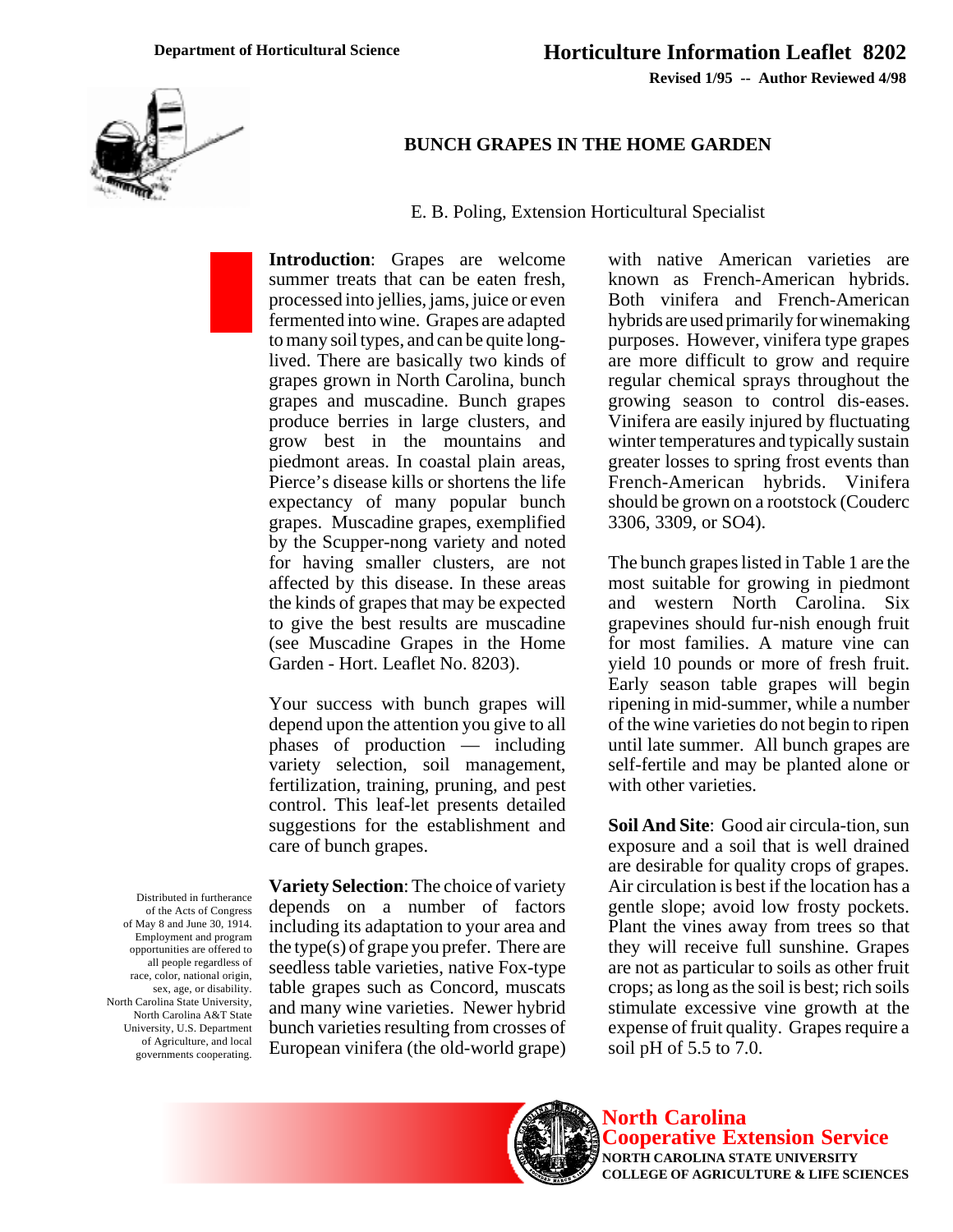| <b>Variety</b>   | <b>Season</b> | <b>Color</b> | <b>Size</b> | <b>Use</b>  | <b>Remarks</b>                |
|------------------|---------------|--------------|-------------|-------------|-------------------------------|
| Alwood           | E. Mid        | Purple       | Med         | FF,J        | <b>Resembles Concord</b>      |
| Catawba          | Late          | Red          | Med         | FF, J, W    | All purpose grape             |
| Cabernet-        |               |              |             |             |                               |
| Sauvignon        | V. Late       | <b>Black</b> | Sm          | W           | Vinifera, excellent           |
| Chambourcin Late |               | Purple       | Med         | W           | French hybrid, red wine       |
| Chardonnay       | Late          | White        | Sm          | W           | Vinifera, excellent wine      |
| Concord          | E. Mid        | <b>Black</b> | Med         | FF, J       | Not recommended in piedmont   |
| Delaware         | Mid           | Red          | Sm          | FF, J, W    | Good wine or table grapes     |
| Fredonia         | E. Mid        | Purple       | Lge         | FF,J        | Heavy producer                |
| Himrod           | V. Early      | White        | Sm-Med      | FF          | Seedless, disease susceptible |
| Lakemont         | E. Mid        | White        | Sm-Med      | FF          | Seedless, good quality        |
| Leon-Millot      | Late          | <b>Black</b> | Sm          | W           | French hybrid, red wine       |
| Moored           | Early         | Red          | Med-Lge     | $_{\rm FF}$ | Fruity, productive            |
| Niagara          | Mid           | White        | Med         | FF, J       | Popular, fruit, hardy         |
| Seyval           | Late          | White        | Sm-Med      | W           | French hybrid, good wine      |
| Suffolk Red      | E. Mid        | Red          | Med         | FF          | Seedless, good quality        |
| Venus            | Mid           | <b>Black</b> | Med-Lge FF  |             | Seedless, avoid overcropping  |

**Table 1. Bunch grapes recommended for piedmont areas and western North Carolina**

\*Designations used:  $FF = fresh fruit$ ; J = juice; W = wine

**Planting:** Plant grapevines in late winter and early spring. Vigorous one-year-old plants are best. Planting will be easier if the soil is spaded or tilled beforehand. Bunch grape roots rapidly grow out several feet in the first two years, so working compost or fertilizer into the planting hole will be of little value. Open a hole large enough to let the roots spread out naturally (root pruning is not recommended except to remove damaged roots). Plant the vines the same depth or slightly deeper than they grew in the nursery. Keep the topsoil separate to place over and around the roots. Be sure not to place fresh manure or ferti-lizer in the hole. Tamp the soil firmly around the roots, and water if dry. After setting the vine, prune it to one stem and cut this stem back to two or three buds.

**Training and Pruining:** To simplify in-stallation and avoid damage to young vines, build and set the trellis system before the vines are planted. Use wood treated to resist decay or a durable type of wood such as cedar or locust. Construct the trellis according to the diagram in Figure 1. Set the line posts 20 feet apart down the row. Brace the end posts as shown.



**Figure 1.** Dimensions for the end post construction for a grape trellis that can be used for either midwire or high-wire cordon training systems.

During the first season, the primary objective for grapevine growth is develop-ment of a healthy root system and straight trunk. After setting the vine, prune it to one stem and cut this stem back to two or three buds. When new growth begins and the first shoots from the two-bud cane reach 6 to 10 inches in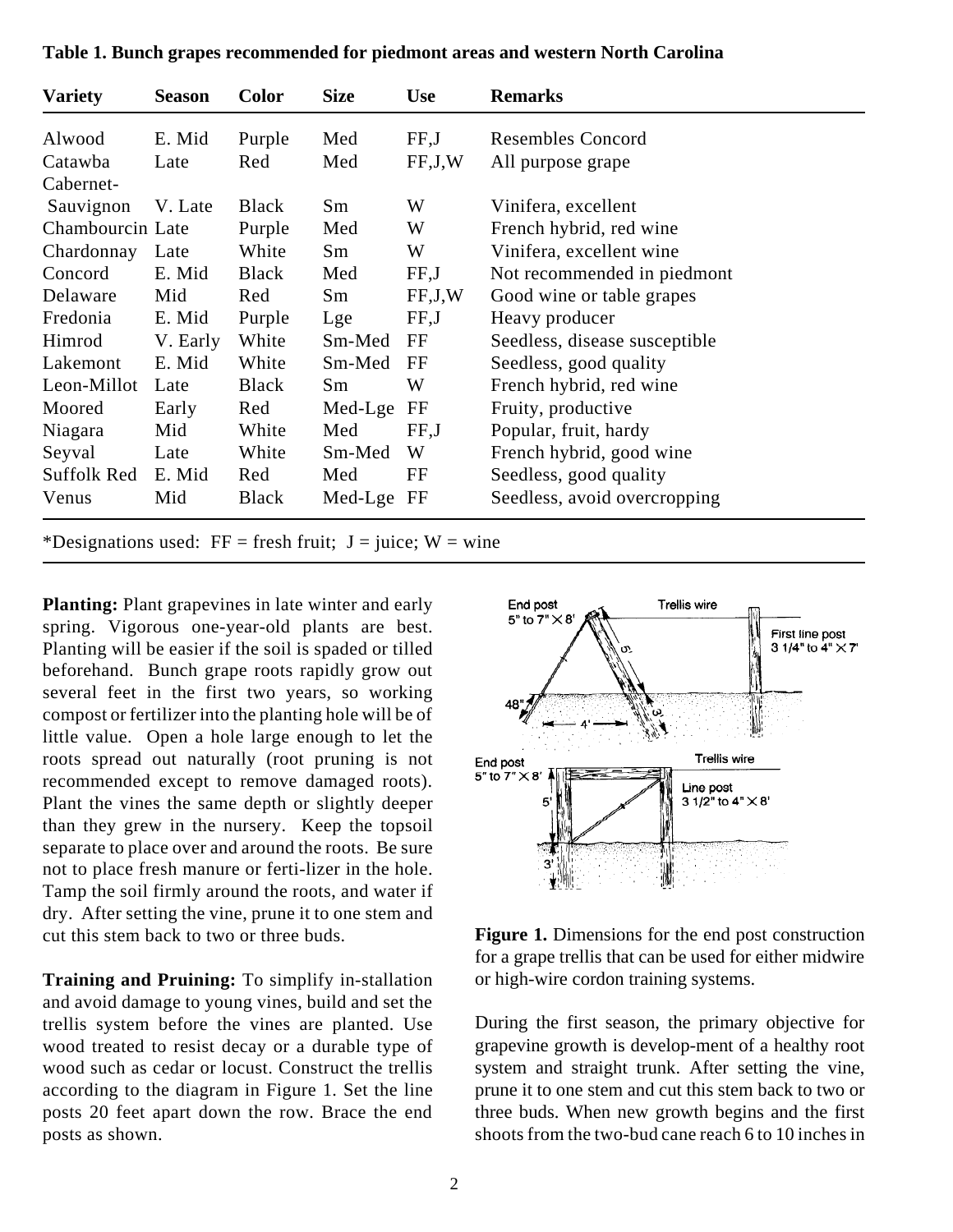length, select the most vigorous and prune away the others. Tie the shoot gently to the training stake several times during the first season (Figure 2). Pinch lateral shoots back to the leaf growing from the main shoot. This allows the main shoot to grow more rapidly, possibly saving as much as a year in establishing a healthy vine.

**Figure 2.** Train the new grape shoot by twisting it around the training stake as it grows. Tie it loosely every 8 to 10 inches.



**Mid-trellis Cordon System** (for use with French hybrid vines such as Seyval and vinifera vines such as Chardonnay and Cabernet Sauvignon). Allow the main shoot to grow until it reaches 3 feet (Figure 3). Tie it there, pinch off the tip, and allow several of the lateral shoots to grow. Begin training in the second year by evaluating the extent of growth achieved during the first year. If no cane has reached the first wire, remove all but one cane. Prune this cane back to two buds and treat it as a new vine.

In the winter following the first season of growth, remove all but a few good canes the diameter of a pencil. No added training is necessary, but it is vital to remove flower clusters in the second growing season. Vines that grew extensively in the first year will likely have one or more canes suitable for retention as a trunk. If a cane is long enough to reach the lowest trellis wire and is of adequate diameter (approximately  $\frac{1}{4}$  inch), retain the cane as a trunk. The distal (tip) portion of such canes can be trained horizontally along the training wire to serve as the basis for a cordon (see Figures 3 through 5).

Cordon establishment begins in the second season of growth and should continue over a two-year period for best results. To establish a 3-foot-long cordon, begin with an 18-inch cane (or trunk extension) in the second year, and complete the cordon in the third year with another 18-inch cane from the distal end of the short cordon (Figures 4 and 5). Canes that are used to establish the cordons should be wrapped loosely around the trellis wire and tied securely at the end with wire to prevent the cordon from rotating or falling from the wire.

During the second growing season, shoots that develop below the lowest trellis wire should be pruned to one or two near the graft union. Retain 10 or more shoots that develop on the cordon in the second year.

In the third year the cordon system should be completed. For the trellis mid-wire cordon, canes that rise from the upper side of the cordon arms should be pruned to one- or two-node spurs (see Figure 5). These spurs should be 4 to 6 inches apart. Develop a second trunk and cordon from a cane that originates near the graft union. Keep a small crop of fruit (for example, one cluster for every two shoots) on vines that had at least 1 pound of cane prunings from the second-year growth. Tie shoots to wires as necessary during the growing season. Treat weak vines as second-year vines and remove all crop.



**Figure 3.** Bilateral cordon training system for grape vines, year 1. (A) Spring, at planting; (B) Fall, weak vine at end of growing season; (C) Fall, vigorous vine at the end of growing season.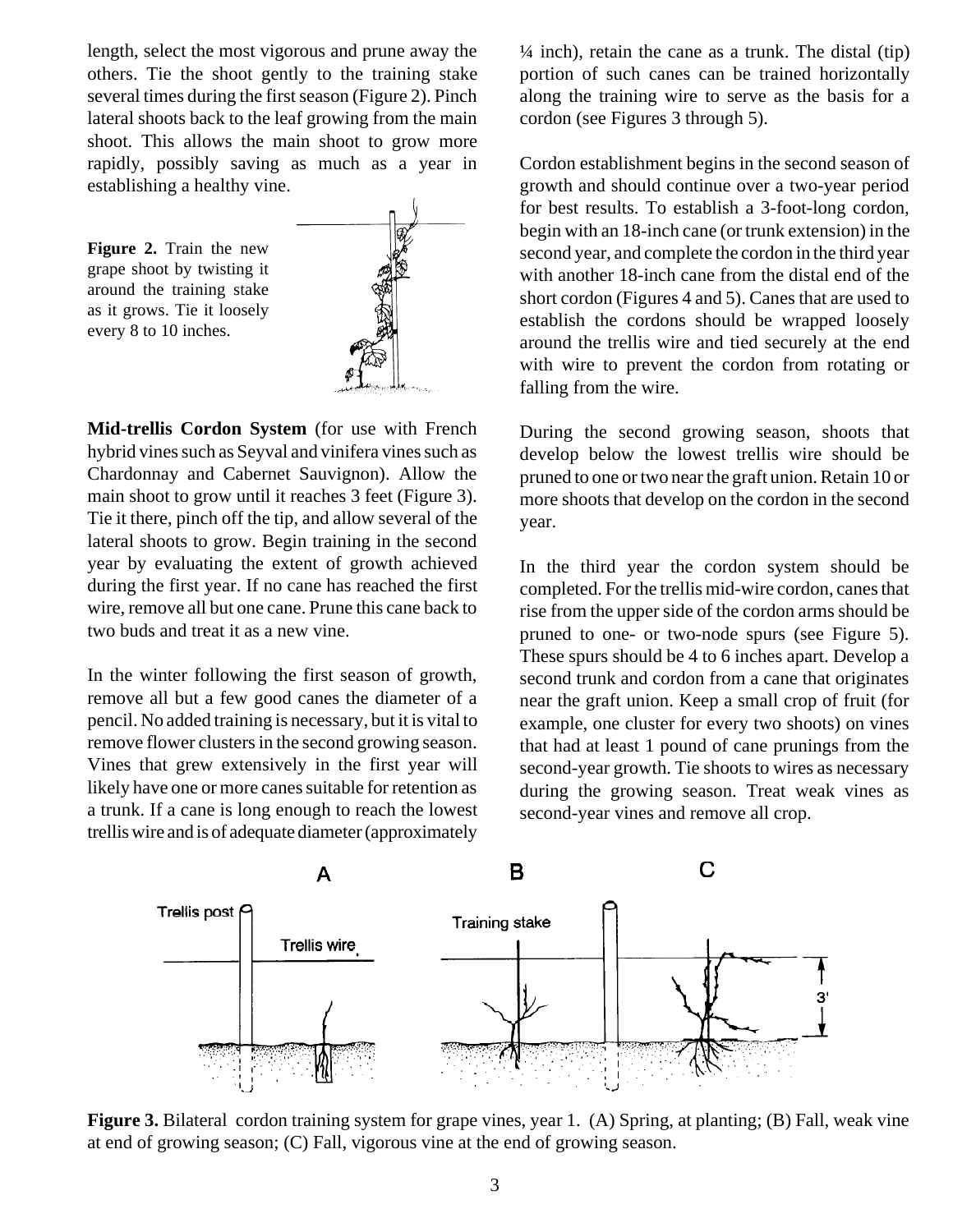

**Figure 4.** Bilateral cordon training system for grape vines, year 2. (A) Spring, weak vine after pruning; (B) vigorous vine after pruning; (C) Fall, weak vine; (D) Fall, vigorous vine.



**Figure 5.** Bilateral cordon training system for grape vines, year 3. (A) Spring, weak vine after pruning; (B) Spring, vigorous vine after pruning.

Cordons may be either unilateral or bilateral; in either case, cordons should ultimately span the distance between two adjacent vines in a row.

**High-Trellis Cordon System** (for use with American bunch grapes and Muscadine). The initial training of the trunk is the same as used with the midwire trellis system, but in this system cordons are trained along the *top* wire of the trellis. Spurs (short canes) are retained on the *lower* sides of the cordons to promote downward growth in American bunch varieties.

The vine must be pruned every year to avoid alternate-year bearing and to make harvesting easier (Figure 6). Pruning mature vines consists of three operations. The first step is pruning last season's growth. In the dormant season, prune back all canes that grew during the previous summer to 4 or 5 inches in length. Leave the remaining spurs at a 6-inch spacing on young vines. As the vines age, they will develop clusters of spurs. These spurs must be thinned after the third season to force new spur growth. This process also minimizes the labor necessary for cane tying and keeps fruit and renewal regions at a uniform height, facilitating harvesting and pruning. The second step is to remove suckers or shoots growing from the trunk and any damaged arms. A new cane must be trained (from the renewal canes at graft union height) to replace the removed arm. As the third step, remove all tendrils that attach themselves to the trunk *or* fruiting arm of the vine.

Overcropping will greatly reduce fruit quality. Some cluster thinning in years of heavy fruit set (thinning to one cluster per shoot) is the simplest way to ensure that those remaining will develop into larger, more fully ripened clusters. A good rule of thumb for mature vines is to allow no more than two clusters per shoot. Excess clusters should be removed before bloom (early May in the piedmont, late May in the mountains).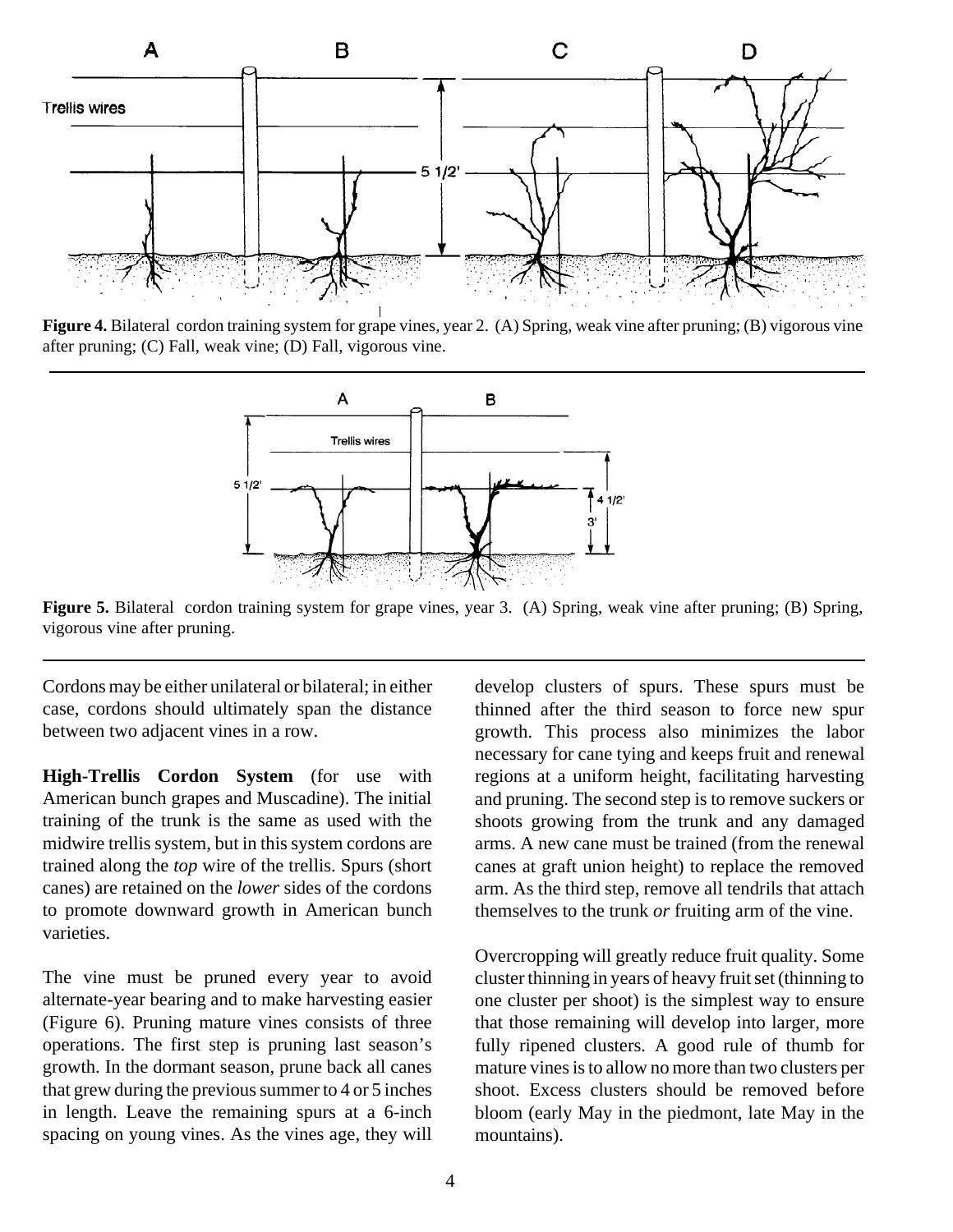

**Figure 6.** Completed bilateral cordon training system for grapes. (A) Midwire system for use with French vines such as Cabernet Sauvignon and Seyval. Spurs are trained upward. (B) High-wire system for use with American bunch varieties. Spurs are trained downward. Spurs should be pruned to four buds and spaced 4 to 6 inches apart along the cordon. (C) System for Muscadine varieties. Essentially a high-wire system, but the growth characteristics of these grapes prevents training spurs in a downward direction. Approximately 20 two-bud spurs should be retained for each 10-foot permanent arm (cordon); the spur orientation (upward or downward) is not important in Muscadine training.

**Fertilization:** Proper fertilization is essential to high yields and quality. Before planting vines, broadcast and work fertilizer and lime into the soil as indicated by the soil test (usually about 2 pounds of fertilizer and 5 pounds of dolomitic limestone per 100 square feet).

After setting the vines and just before growth starts, apply 1/2 cup (1/4 pound) of 10-10-10 fertilizer in a 20-inch circle around each vine. Repeat monthly until July 15th. In the second year, double the first year amounts but follow the same schedule. For bearing vines, scatter 1 to 2 pounds of 10-10-10 fertilizer per plant over the area. Repeat with 1 pound per vine in mid-June.

For at least the first two years, keep an area 1 to 2 feet in diameter around each vine free of weeds by hoeing, hand cultivation, or mulching. Black plastic is a satisfactory mulch material, but it does not add to the humus content of the soil. **DO NOT USE A COMBINATION FERTILIZER AND WEED KILLER** on lawn areas near grape vines; the weed killer may be absorbed by the grape roots and injure the vine.

**First year** - after setting and just before growth starts, apply 1/2 cup (1/4 pound) 10-10-10 in a 20-inch circle around each vine. Repeat monthly until mid-July. Second year - double first year amounts. Follow same schedule as for first year. Bearing - in March apply 2 pounds 10-10-10 fertilizer per plant, scattered over the area beneath the vine. Repeat with 2 pounds per vine after fruit sets.

**Cultivation:** For at least the first 2 years, an area 1 to 2 feet around each vine should be kept free of weeds by hoeing, or with a heavy mulch of grass clippings (4 to 6 inches deep). Black plastic is a satisfactory mulch material, but it does not add to the humus content of the soil. Once established, the vine will shade out some weed growth. Recommended chemical herbicides may also be used for weed control in grapes, but mulching is the preferred management practice. Certain types of herbicides should not be used near grapes as they are very